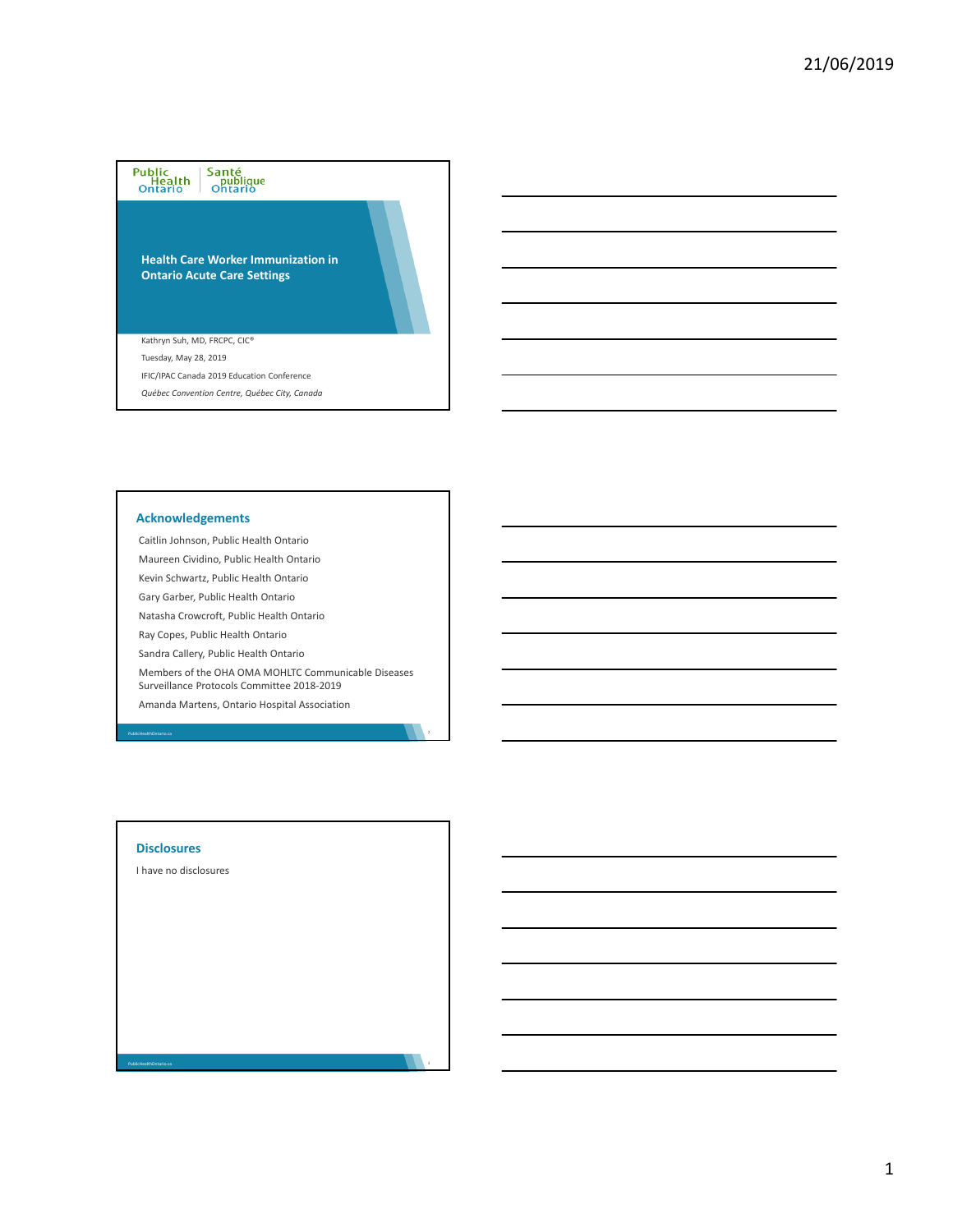# **Background / Issue**

PublicHealthOntario.ca

- health care worker (HCW) immunization protects HCWs from occupational vaccine preventable diseases and helps prevent, control, and manage outbreaks in health care facilities.
- in Ontario, Communicable Diseases Surveillance Protocols (CDSPs) are developed jointly by the Ontario Hospital Association (OHA)/Ontario Medical Association (OMA)/Ministry of Health and Long Term Care (MOHLTC)
	- legislated requirement of the Public Hospitals Act 1990, Regulation 965
	- apply to all people who carry out activities within hospitals
- implementation of and adherence to protocols unknown



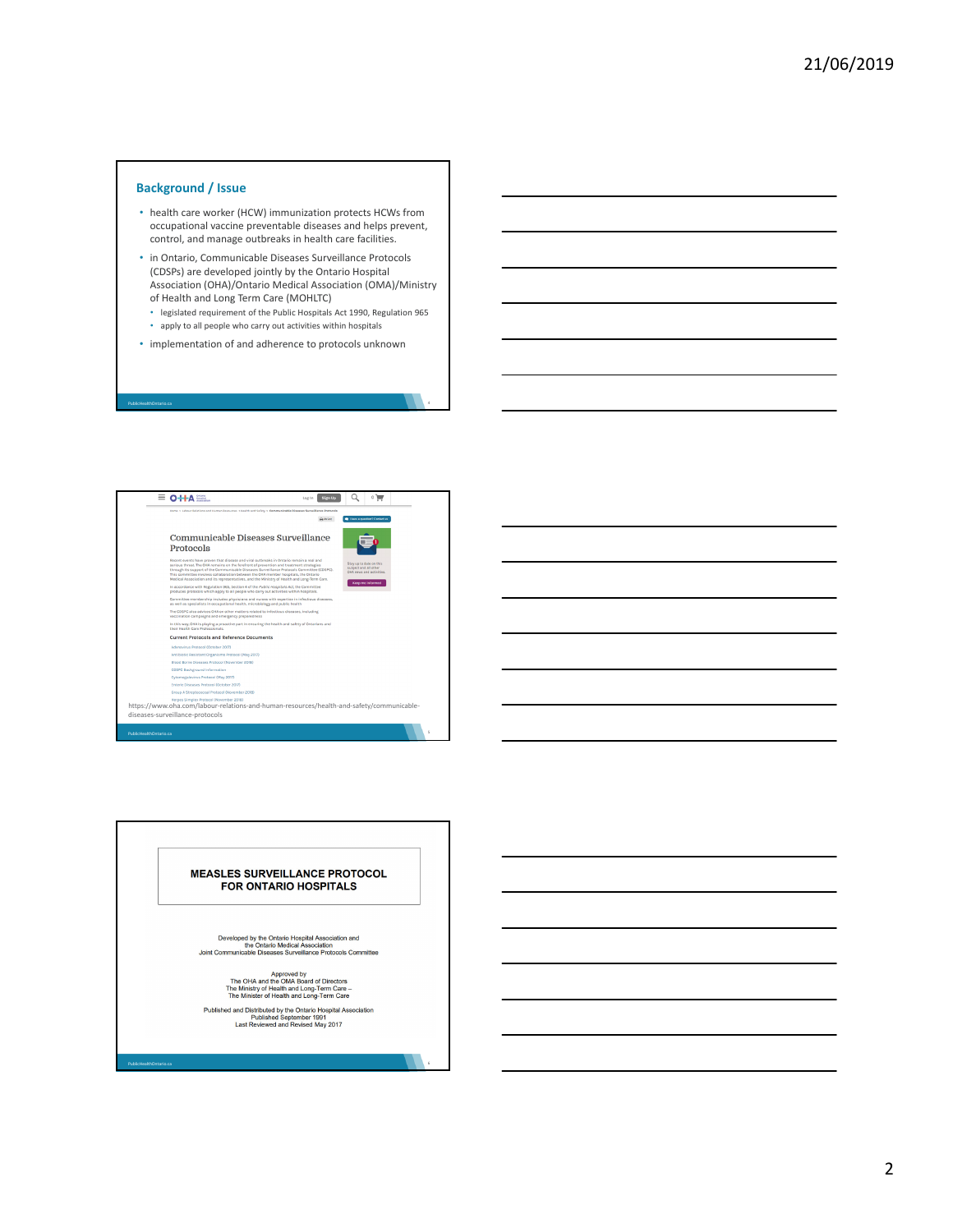#### $\mathbf{m}$ **Pre-placement**

- At the time of hiring, OHS must ask all HCWs for evidence of immunity. Only the following should be accepted as proof of measles immunity.<sup>1,2</sup>
- documentation of receipt of 2 doses of measles-containing vaccine on or<br>after the first birthday, with doses given at least four weeks apart<br>(regardless of year of birth).<sup>2</sup> **OR**<br>- laboratory evidence of immunity
- 

#### III. **Pre-placement**

#### IV. **Continuing Surveillance**

No routine continuing surveillance of any HCWs carrying on activities in the hospital<br>is required. Follow-up is required for susceptible fermale personnel unable to<br>be vaccinated pre-placement due to pregnancy. These HCWs

PublicHealthOntario.ca 7

Pre-placement requirements, including recommended vaccines and vaccine<br>dosing change over time. HCWs who are not fully immunized may be exposed to<br>measies when patients with measies seek care. A catch up program is<br>recomme

PublicHealthOntario.ca 8

#### III. **Pre-placement**

#### IV. **Continuing Surveillance**

v. Exposure

Measles is a *highly* contagious disease spread by the airbome route, i.e., the<br>virus is aerosolized by the patient and can be inhaled and produce disease in<br>susceptible persons. Firt-leted, seal-checked NSS respirators ma

Any HCW who has a significant exposure to a person who has measles,<br>either in the health care setting or the community, must report this exposure to the OHS.

Immune HCWs (with evidence of immunity as defined in III above) may continue to work without disruption.

PublicHealthOntario.ca 9

**EXECUTE THE CONSUMER CONSUMER CONSUMER**<br>In the contract of the measure of this contract of the measure of the contract of the contract of the contract of the contract of the series of should be ordered.<br>Should be ordered.

3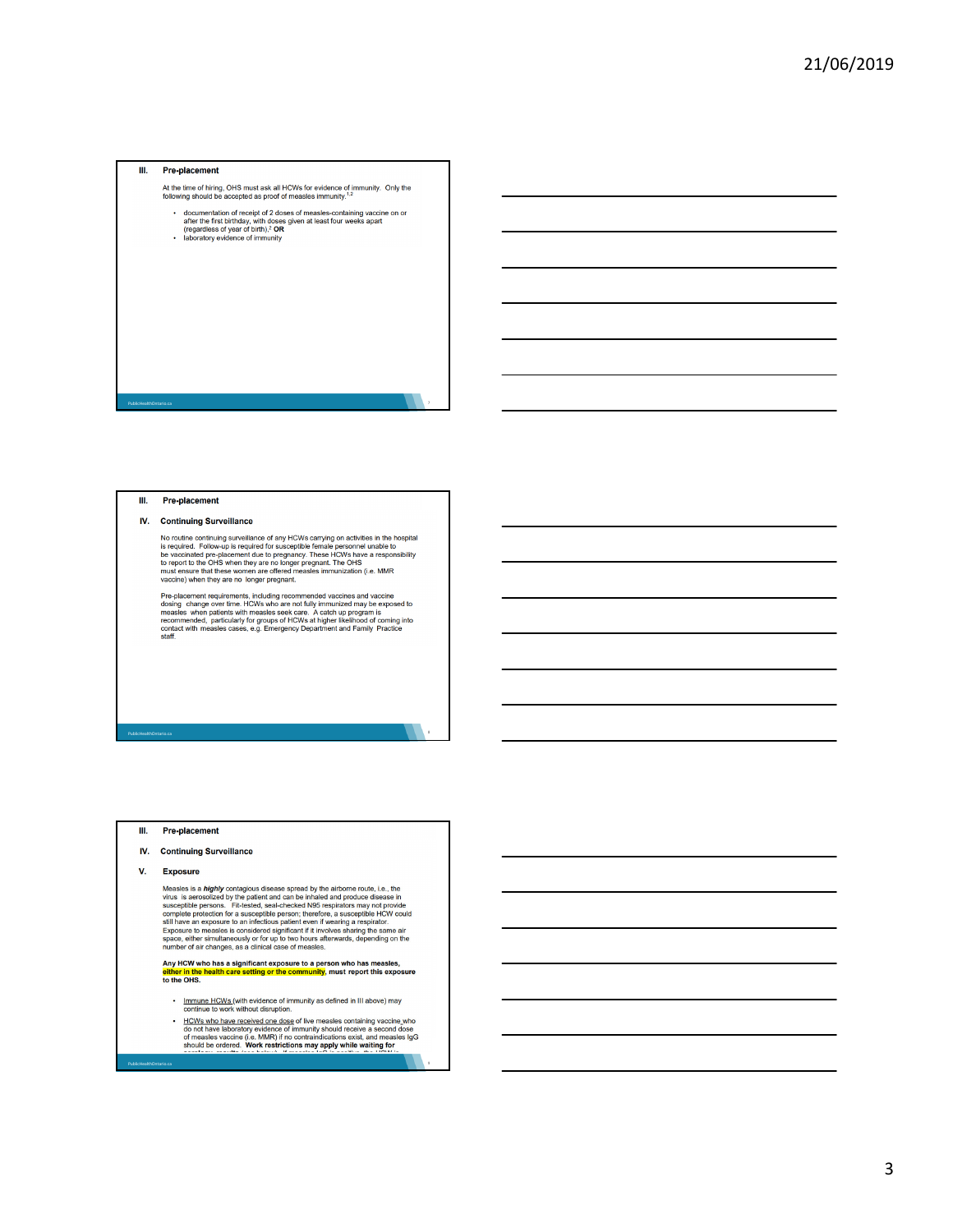# **Project: Objectives**

- understand current practice and barriers in acute care hospitals in Ontario related to implementation of, and adherence to, CDSPs
- learn what solutions might be most useful to enhance implementation and adherence

### **Project: Methods**

PublicHealthOntario.ca

- hospital survey developed *de novo* by Public Health Ontario, in consultation with the OHA OMA MOHLTC Communicable Diseases Surveillance Protocols Committee
- "demographic" data: hospital size and type, occupational health service (OHS) staffing
- immunization questions focused on Tdap, MMR, hepatitis B and varicella vaccines
- processes for immunizing HCWs, record keeping, HCW immunization rates, management of outbreaks and exposures
- free text responses about barriers and potential solutions to implementing the CDSPs

## **Project: Methods**

PublicHealthOntario.ca

PublicHealthOntario.ca

- survey was piloted among 14 hospitals in June 2018
- final survey disseminated to all Ontario hospitals by the OHA and PHO in September and October 2018
- all OHSs invited to participate, using a web‐based questionnaire
- each hospital was asked to respond only once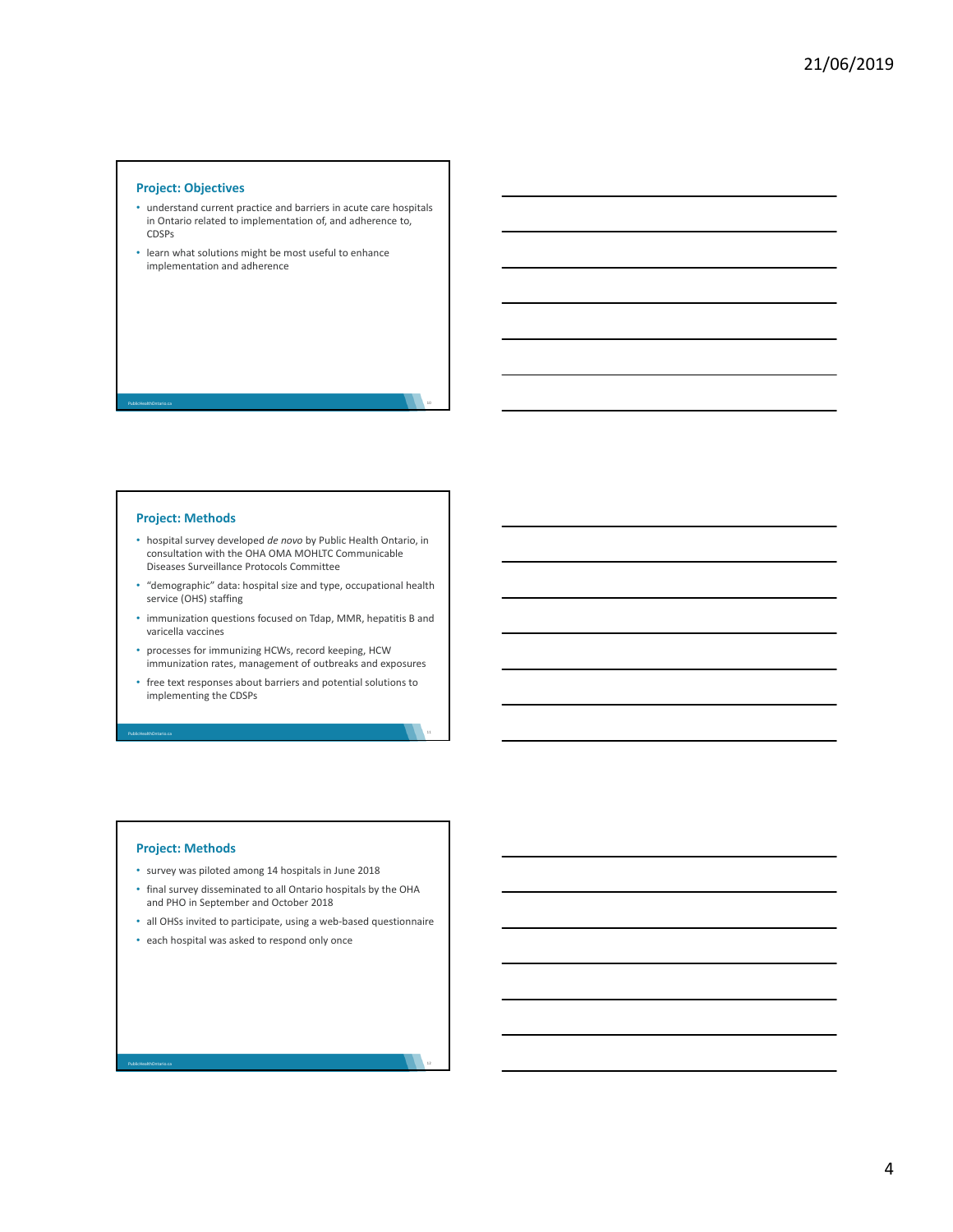









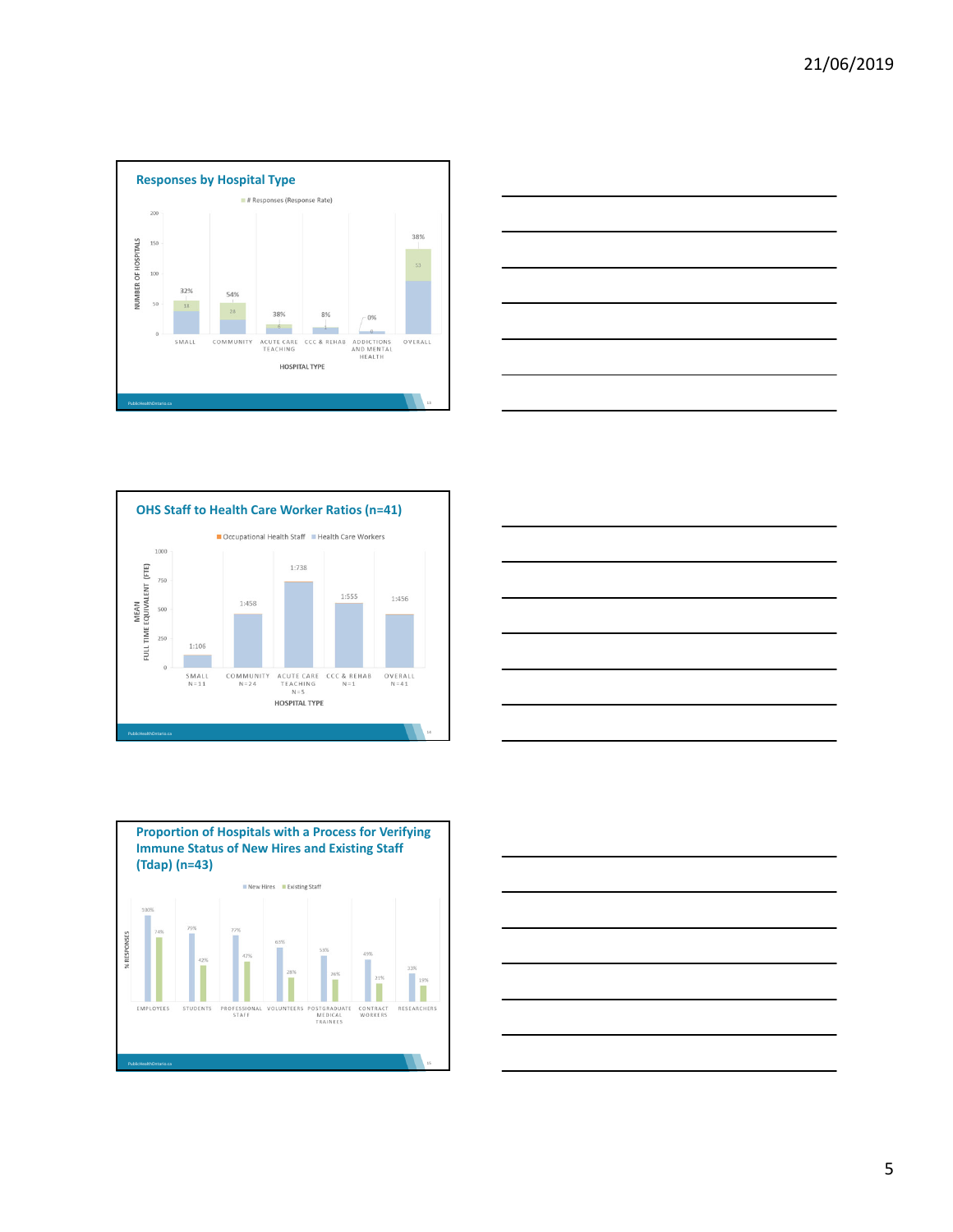









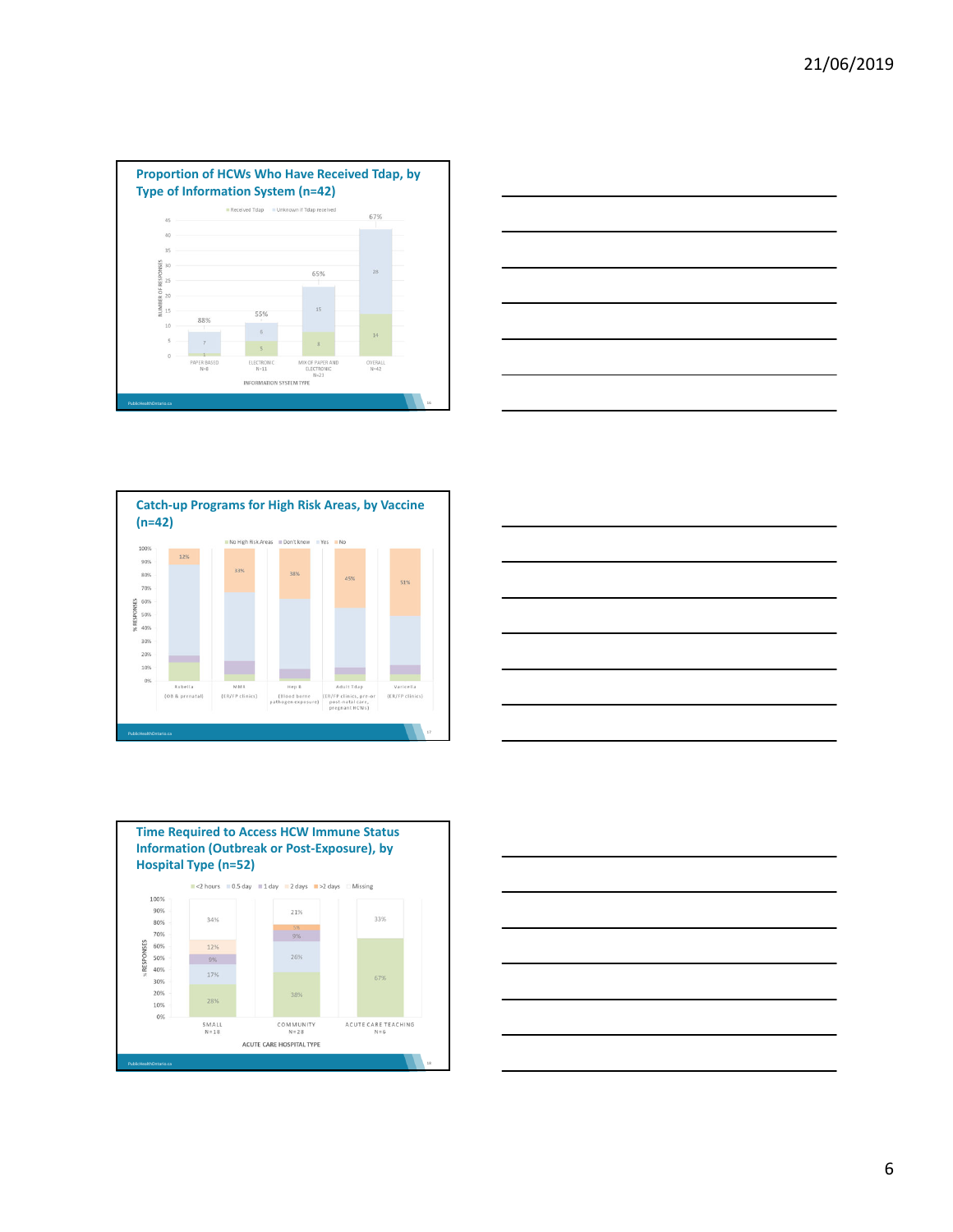



# **Solutions and Barriers to Accessing HCW Immune Status**

- 1. Comprehensive electronic information systems (n=12)
- 2. Access to immunization records from public health (n=11) / other health care facilities (n=5)
- 3. Sufficient staffing and administrative support with standardized process (n=7)
- 4. Mandated immunization requirements for employment (n=6)
- 5. Resistance from existing staff when protocol immunization requirements change (n=2)
- 6. On-site laboratory testing for immunity  $(n=1)$
- 7. Vaccine hesitancy in HCWs (n=1)

PublicHealthOntario.ca